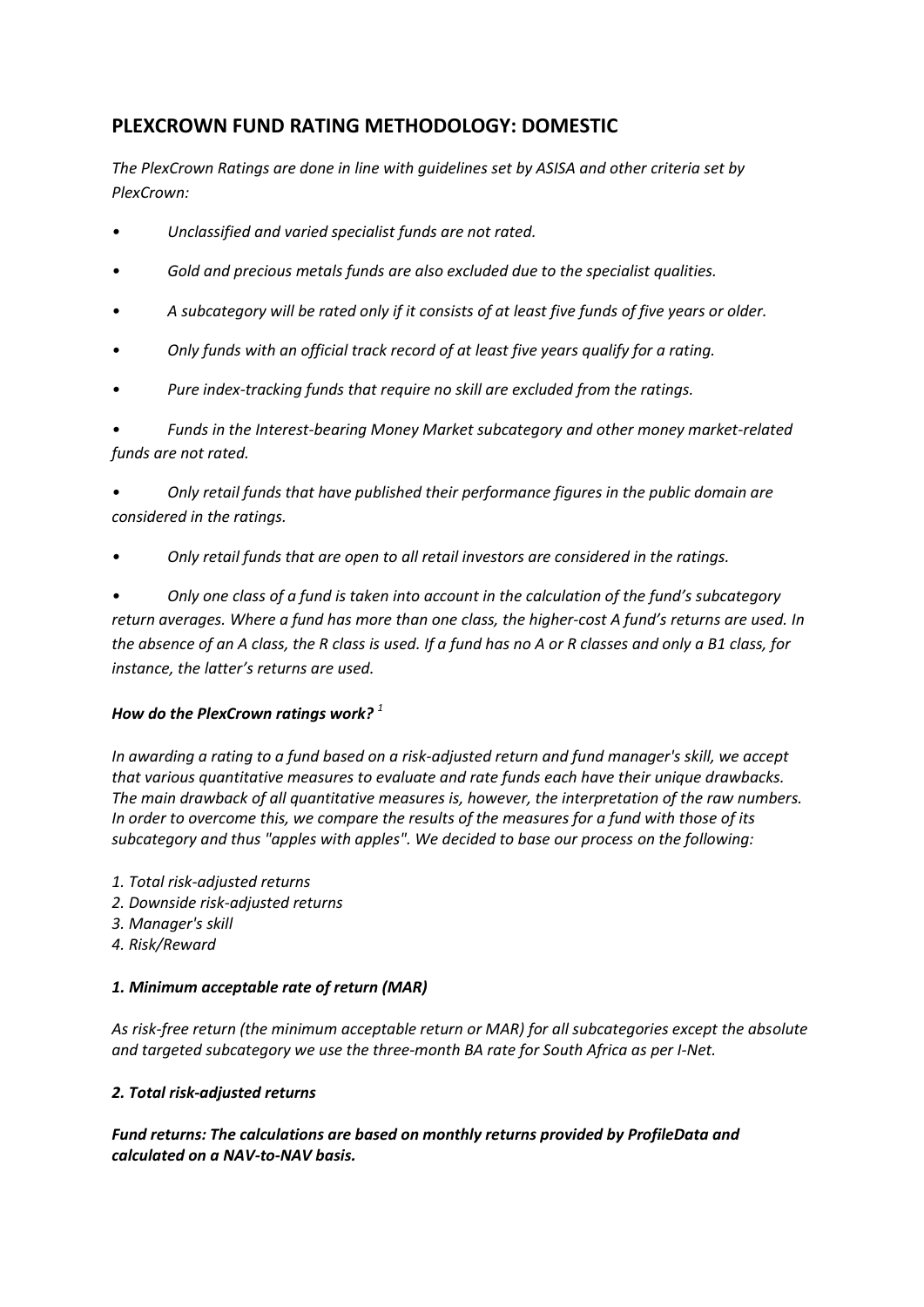*The Sharpe Ratio is currently still the performance measure used by the mainstream to establish the true return of a fund in relation to its risk - up or down.*

*The ex post Sharpe Ratio was devised by Professor William Sharpe, one of three economists who received the Nobel Price in Economics in 1990 for their contributions to Modern Portfolio Theory. The ex post Sharpe Ratio is computed as follows:*

*Annualised fund return in excess of the applicable MAR divided by annualised standard deviation of the fund's return in excess of the applicable MAR.*

*A high ex post Sharpe Ratio of fund A compared to fund B indicates that fund A's returns have been higher relative to the amount of risk it has taken compared to fund B.*

*Although the ratio has been criticised as it may punish a fund for some months of exceptionally high performance, the deviation is not only acceptable but also preferable to many investors, statisticians and others.*

#### *3. Downside risk-adjusted returns*

*The Sortino Ratio, originally introduced by Sortino and Price in 1994, is effectively the return per unit of risk on the downside. This ratio has gained popularity as a performance analysis tool. The proponents of this ratio argue that most investors do not care about the upside risks and are more interested in a fund's return in excess of the required return, whether it be to beat inflation or riskfree returns of money-market investments. It is also viewed as a more appropriate and accurate measure, as a manager might have very volatile upside returns but is capable of limiting downside risks through stringent risk management.*

*The Sortino Ratio is calculated in the same way as the Sharpe Ratio, except that the downside deviation from returns is used and not the entire performance record (thus standard deviation). Its simple definition is the measurement of return deviation below a minimum acceptable rate.*

*The Sortino Ratio is computed as follows:*

*Annualised fund return in excess of the applicable MAR divided by the annualised downside deviation of the fund's return in excess of the applicable MAR. In the calculation of the annualised downside deviation positive returns in excess of the MAR are changed to zero.*

#### *4. Manager's skill*

*Manager's skill can be measured by calculating a fund's Alpha. Alpha can be defined as "the return on the portfolio left over after accounting for the level-of-market, or style, risk of the portfolio" (Performance Reporting: The Basics and Beyond, Journal of Financial Planning, October 1995) or plainly the return that may be expected from a fund if the benchmark return is zero. Franklin Templeton Investments defines Alpha as "Excess return over and above what would otherwise come from normal market forces. ... It quantifies the return arising out of factors other than Beta and Correlation".*

*Alpha has its drawbacks, as the correlation of the fund versus the benchmark against which it is measured has to be high in order to be meaningful. As the correlation between a fund and its subcategory group is normally very high, we use the subcategory group as the benchmark.*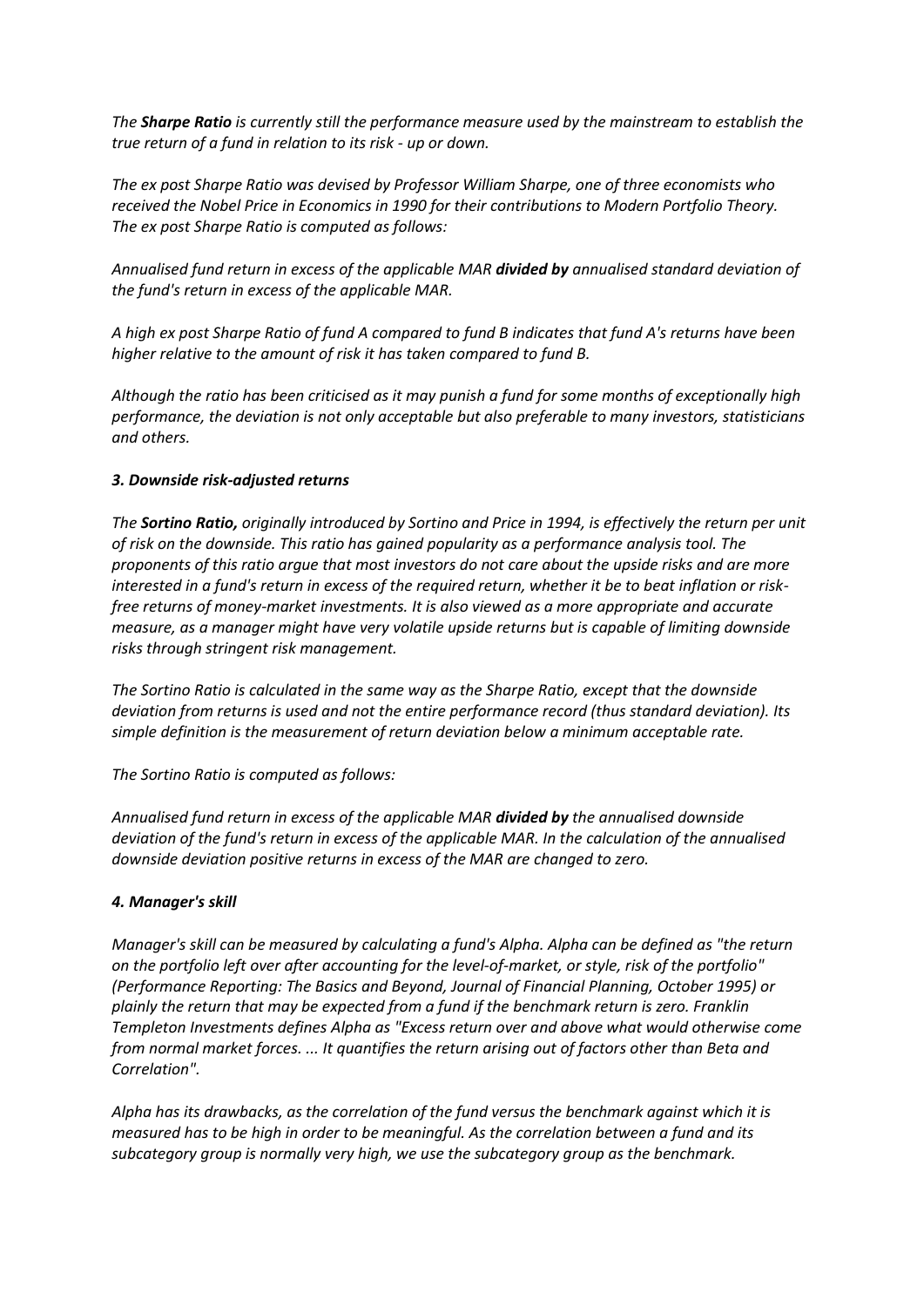*We calculate Alpha as the intercept of the regression line in the regression analysis of a fund's excess return above the MAR versus the average excess return above the MAR of its subcategory.*

*Another method for quantifying the skills of a specific manager was devised by Jack Treynor (1965). He proposed that a manager's risk-adjusted performance be calculated as the excess portfolio return divided by the portfolio's Beta. This is known as the Treynor Ratio. The portfolio's Beta is the calculated coefficient of the co-variance of a portfolio with the relevant market portfolio divided by the standard deviation of the market portfolio. The Treynor Ratio in retrospect measures the excess performance a manager generates for taking non-market or non-systematic risk.*

#### *5. Risk /Reward*

*We have applied the Omega measure as suggested by Keating and Shadwick (2002)<sup>2</sup> as an additional measure to the traditional measures of the Sharpe Ratio, Sortino Ratio and Alpha.*

*Although funds may have the same mean and variance, their risk-reward characteristics may differ significantly. In the case of hedge funds the returns of flexible and absolute and targeted return funds and to a lesser extent flexible funds are usually not normally distributed. The skewness and kurtosis exhibited may be linked to the fact that the ultimate goal of the managers of these funds is to make money and to protect capital against losses through hedging strategies and investment styles.*

*In essence the Omega is a gain:loss ratio that measures the upside probability of returns compared to the downside probability, given a minimum acceptable level of return. Put simply, the Omega measure is effectively the ratio of the price of a European call option divided by the price of a European put option.*

*According to Professor Eon Smit, the Omega risk/reward measure adjusts for heavy-tailed return distributions where standard risk measures lose meaningfulness. Our research and research by Mrs Ronel de Wet in her thesis for the completion of her MBA indicated that Omega can be successfully applied to all subcategories/investment classes.*

*Where applicable, the Sharpe Ratios, Sortino Ratios, Treynor Ratios, Alphas and Omegas of the funds are calculated over three- and five-year periods. The funds are ranked on a percentile basis over fiveand three-year periods according to the Sharpe Ratio, Alpha, Treynor Ratio, Sortino Ratio and Omega.*

*The funds in a subcategory are then ranked. The top fund is awarded the top position (i.e. 12 out of 12 funds) and the worst fund the bottom position (i.e. 1 out of 12).*

*Funds within a subcategory will be ranked only if there are at least five funds in that subcategory/peer group with a history of at least five years.*

*The individual funds in a subcategory group are then classed according to a normal distribution curve.*

*Our research on the Domestic Equity sector funds indicates that the bulk (34%) of the funds fall within one half of the standard deviation from the mean return of all the funds. This compares with the 35% that is usually the case in a perfectly normal distribution curve. With the funds' performances so close to each other we decided to award a neutral rating to all these funds.*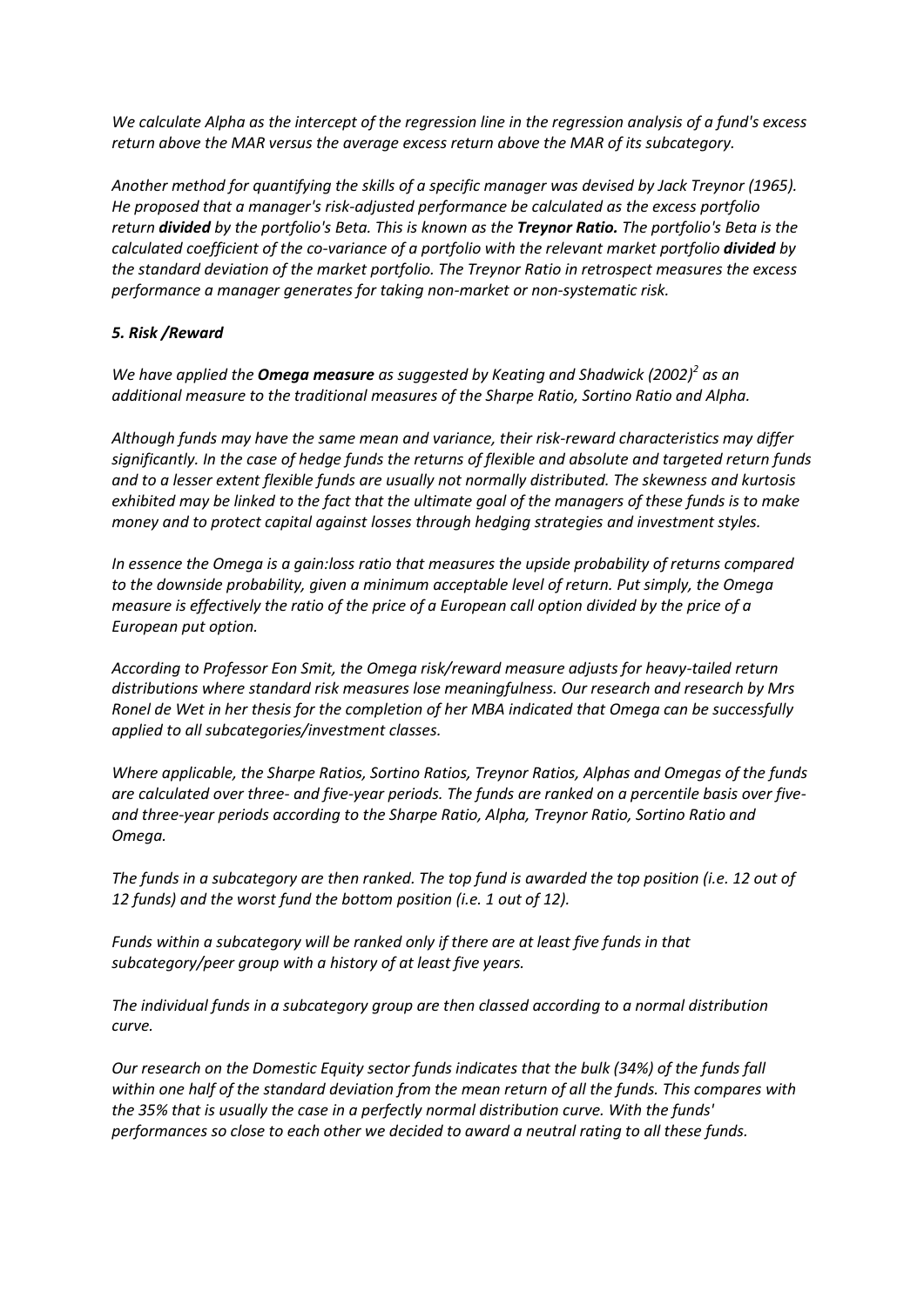*The top 10% of the funds is awarded top ratings whereas, conversely, the bottom 10% is awarded the lowest ratings. Funds falling between the bottom 10% and neutral ratings are awarded two PlexCrowns and those between the neutral ratings and top 10% are awarded four PlexCrowns.*

*The total rating classification therefore culminates in the following:* 

*The funds are classed in their subcategory according to the normal distribution curve and awarded PlexCrown Ratings as follows:*

| Top        | 10%       | $=$ | 5 PlexCrowns |
|------------|-----------|-----|--------------|
| Next       | $22.5% =$ |     | 4 PlexCrowns |
| Next       | 35%       | $=$ | 3 PlexCrowns |
| Next       | $22.5% =$ |     | 2 PlexCrowns |
| Bottom 10% |           |     | 1 PlexCrown  |

| Bottom 10%      |  |
|-----------------|--|
| Next 22.5%      |  |
| <b>Next 35%</b> |  |
| Next 22.5%      |  |
| Top 10%         |  |

*Where a subcategory has only five funds to be rated, the fund in the bottom position is always awarded one PlexCrown and the fund in the top position always five PlexCrowns. Should two funds in a subcategory attain the same weighted overall percentile ranking, both funds will receive the next higher level rating.*

*The benchmarks used as proxies for the market portfolio in the Beta calculation are as follows:*

| <b>Subcategory</b>                      | <b>JSE Code</b>          | <b>Benchmark</b>                      |  |  |
|-----------------------------------------|--------------------------|---------------------------------------|--|--|
| <b>SA - Equity - Financial</b>          | <i>1580</i>              | <b>FTSE/JSE Financial Index</b>       |  |  |
| SA - Equity - General                   | j203                     | FTSE/JSE All Share Index              |  |  |
| SA - Equity - Industrial                | i257                     | FTSE/JSE Industrial Index             |  |  |
| <b>SA - Equity - Resources</b>          | j210                     | FTSE/JSE Resources 20 Index           |  |  |
| SA - Equity - Mid and Small Cap         | <i>i</i> 201             | FTSE/JSE Mid Cap Index                |  |  |
| SA - Interest-bearing - Variable Term   | ALBI                     | All Bond Index                        |  |  |
| SA - Interest-bearing - Short Term      | $ALBI$ 1-3 $v$           | All Bond Index 1 - 3 years            |  |  |
| <b>SA - Real Estate - General</b>       | <i>i</i> 253             | FTSE/JSE SA Listed Property Index     |  |  |
| <b>Global - Equity - General</b>        | -                        | MSCI World Index US\$ (rand)          |  |  |
| <b>Global - Interest-bearing - Bond</b> | $\overline{\phantom{a}}$ | JP Morgan Global GB Index US\$ (rand) |  |  |
| Global - Real Estate - General          | $\overline{\phantom{a}}$ | EPRA/NAREIT Developed US\$ (rand)     |  |  |

*Funds in Non-multi Asset subcategories and Interest Bearing Variable Term subcategories are ranked on a percentile basis over five- and three-year periods according to the Sharpe Ratio, Alpha, Treynor Ratio, Sortino Ratio and Omega. Funds in the Multi Asset subcategories (excluding Multi Asset Income) are ranked over five- and three-year periods according to the Sharpe Ratio, Alpha, Sortino*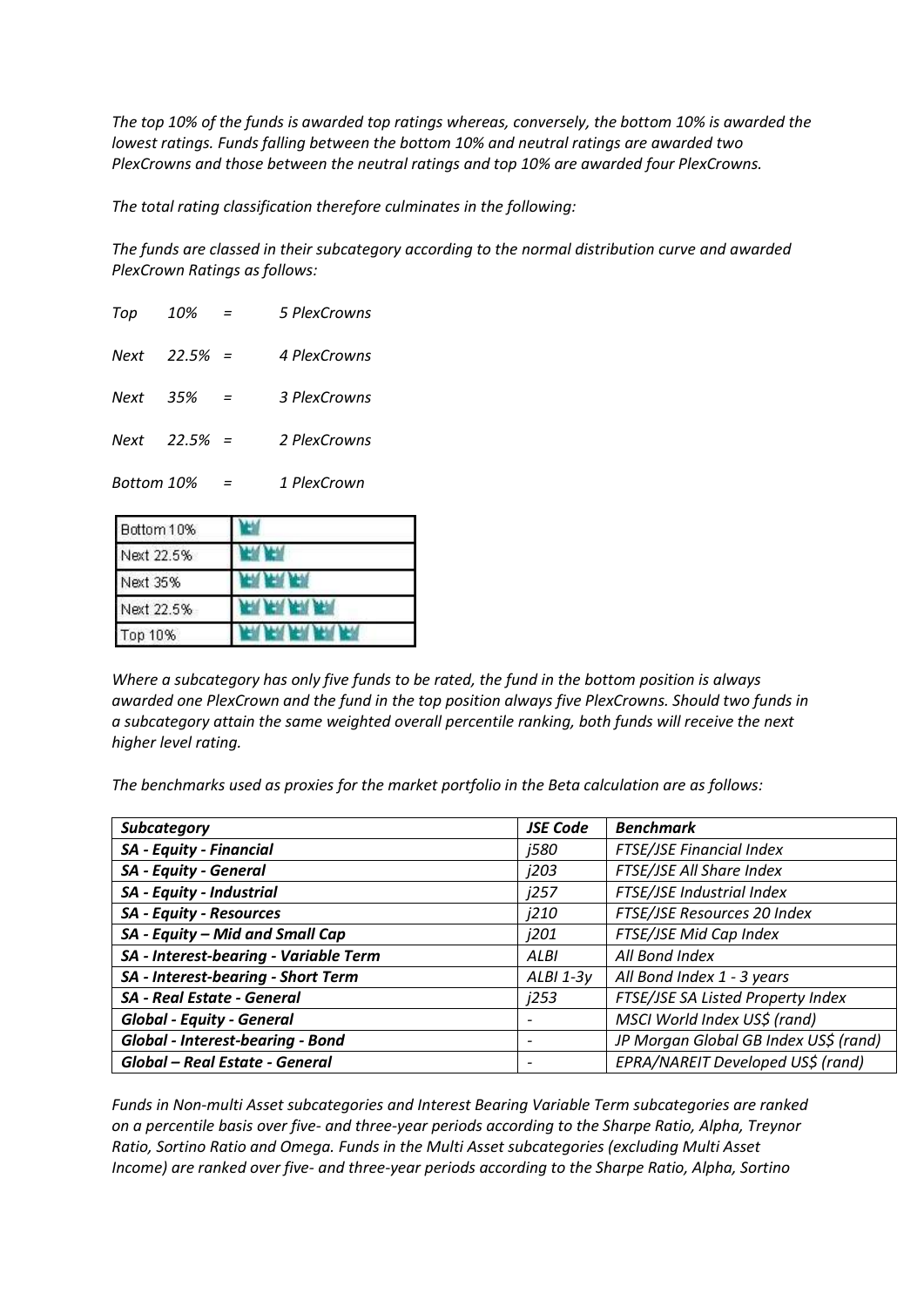*Ratio and Omega. Funds in the Multi Asset Income subcategory are ranked over five- and three-year periods according to the Sharpe Ratio, Alpha and Sortino Ratio. Funds in the Interest Bearing Short Term subcategory are ranked over five- and three-year periods according to the Sharpe Ratio, Alpha, Sortino Ratio and Treynor Ratio.*

*The funds' percentile rankings per measure over three and five years are time-weighted by applying weights of 40% and 60%. The total percentile ranking of funds in Non-multi Asset subcategories and Interest Bearing Variable Term subcategories are then calculated by applying a weight of 20% to each fund's applicable percentile rankings per measure.* 

*In the Multi Asset subcategories (excluding Multi Asset Income), a weighting of 25% is applied to four performance measures: the Sharpe Ratio, the Sortino Ratio, Alpha and Omega, excluding the Treynor Ratio.* 

*In the Multi Asset Income subcategory a weighting of 33.33% is applied to three performance measures: the Sharpe Ratio, the Sortino Ratio and Alpha. In the Interest Bearing Short Term subcategory a weighting of 25.00% is applied to four performance measures: the Sharpe Ratio, the Sortino Ratio, Alpha and the Treynor Ratio.*

|                                                          | <b>Sharpe</b>             | Sortino                   | Alpha                     | <b>Treynor</b>            | Omega                     |
|----------------------------------------------------------|---------------------------|---------------------------|---------------------------|---------------------------|---------------------------|
| Global--Equity--General                                  | X                         | $\boldsymbol{x}$          | $\boldsymbol{x}$          | $\boldsymbol{\mathsf{x}}$ | $\boldsymbol{\mathsf{x}}$ |
| <b>Global--Interest Bearing--Short Term</b>              | $\mathbf{x}$              | $\mathbf{x}$              | $\boldsymbol{x}$          |                           | $\mathbf x$               |
| <b>Global--Multi Asset--Flexible</b>                     | $\boldsymbol{\mathsf{x}}$ | $\boldsymbol{\mathsf{x}}$ | $\boldsymbol{\mathsf{x}}$ |                           | $\boldsymbol{\mathsf{x}}$ |
| <b>Global--Multi Asset--High Equity</b>                  | $\boldsymbol{\mathsf{x}}$ | $\boldsymbol{x}$          | $\boldsymbol{\mathsf{x}}$ |                           | $\boldsymbol{\mathsf{x}}$ |
| <b>Global--Multi Asset--Low Equity</b>                   | $\boldsymbol{\mathsf{x}}$ | $\boldsymbol{x}$          | $\boldsymbol{x}$          |                           | $\mathbf x$               |
| <b>Global--Real Estate--General</b>                      | $\mathbf{x}$              | $\boldsymbol{x}$          | $\boldsymbol{\mathsf{x}}$ | $\boldsymbol{x}$          | $\boldsymbol{\mathsf{x}}$ |
| South African--Equity--Financial                         | X                         | $\boldsymbol{x}$          | $\boldsymbol{\mathsf{x}}$ | X                         | $\boldsymbol{x}$          |
| South African--Equity--General                           | $\boldsymbol{\mathsf{x}}$ | $\boldsymbol{x}$          | $\boldsymbol{\mathsf{x}}$ | $\boldsymbol{\mathsf{x}}$ | $\mathbf x$               |
| South African--Equity--Industrial                        | X                         | $\boldsymbol{x}$          | $\boldsymbol{\mathsf{x}}$ | X                         | $\boldsymbol{x}$          |
| South African--Equity--Mid and Small Cap                 | $\boldsymbol{x}$          | $\boldsymbol{x}$          | X                         | X                         | $\boldsymbol{\mathsf{x}}$ |
| <b>South African--Equity--Resource</b>                   | $\boldsymbol{\mathsf{x}}$ | $\boldsymbol{x}$          | X                         | X                         | $\boldsymbol{x}$          |
| South African--Interest Bearing--Short Term              | $\boldsymbol{\mathsf{x}}$ | $\boldsymbol{\mathsf{x}}$ | $\boldsymbol{\mathsf{x}}$ | $\boldsymbol{\mathsf{x}}$ |                           |
| South African--Interest Bearing--Variable<br><b>Term</b> | X                         | $\boldsymbol{\mathsf{x}}$ | X                         | X                         | X                         |